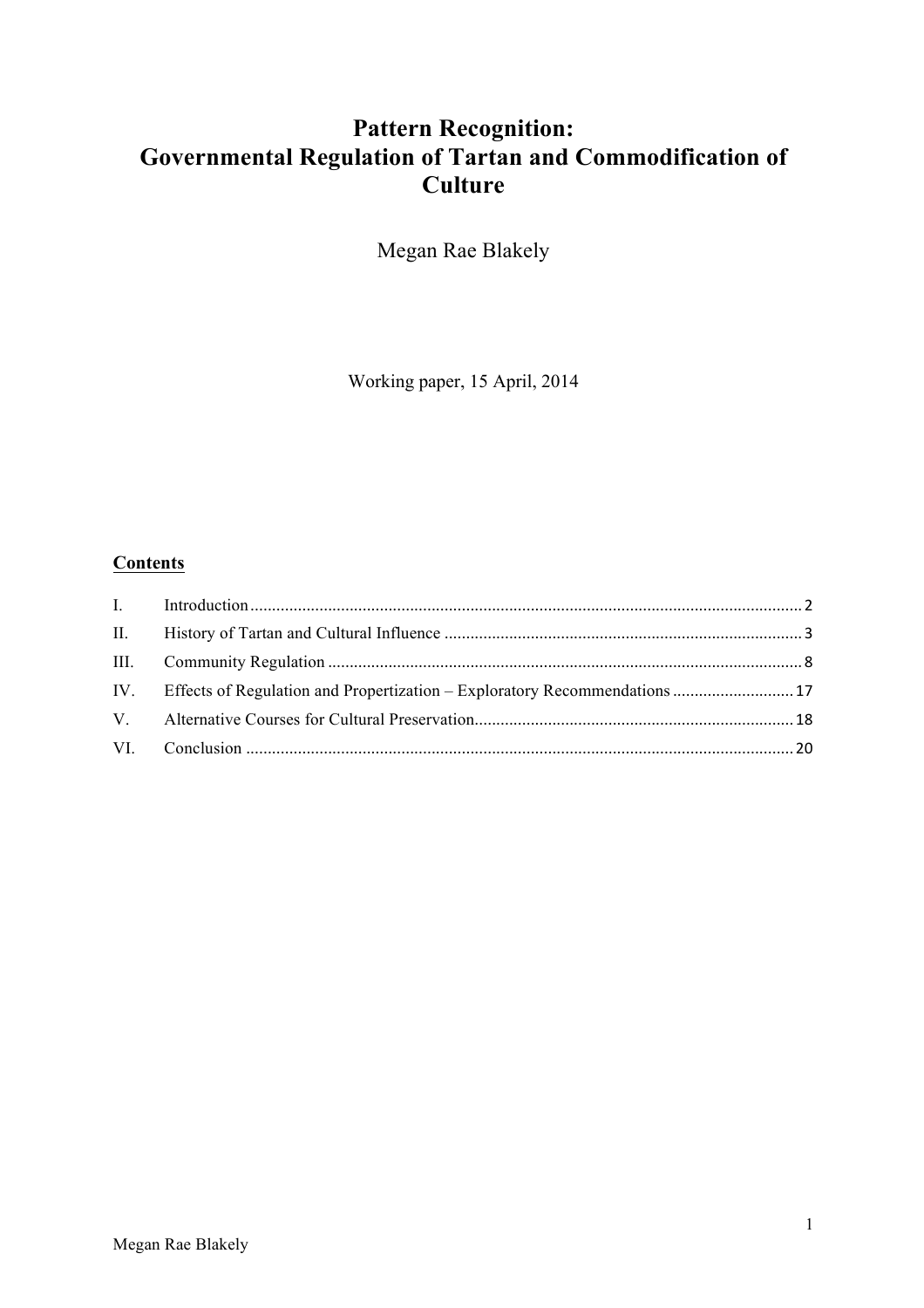*"…by all the information I could procure their only Crimes (are) Poverty and Tartan, which too often Appear coupled."1*

*-1 August 1747, Jailer Hugh Forbes.*

#### **I. Introduction**

Cultural heritage provides a unique identity with myriad enriching benefits to regions and peoples. In the face of increased cultural homogenization in part due to globalization, accelerated through technological development, cultural heritage preservation is increasingly an international and domestic concern. Cultural heritage is frequently divided into two categories: tangible and intangible. Tangible cultural heritage, such as art and landmarks, is easier to define and thus easier to categorize and protect under existing legal systems or agencies. While literature generally acknowledges intangible cultural heritage ("ICH"), acknowledgement is often the extent of ICH coverage due to definitional vagaries as well as a great diversity in regional ICH. $2$  ICH can consist of traditional knowledge, songs, Additionally, a further consequence of the difficulties in precisely defining ICH is the challenge of measuring value, and thus legislative bodies or non-governmental organisations seeking funding or attempting to design effective ICH protection programmes can face abundant hurtles.

One piece of ICH which has come to define Scotland is the tartan.<sup>3</sup> The tartan sett, or pattern, instantly creates association with Scottish culture, history, and genealogy. Tartan

<u> 1989 - Jan Samuel Barbara, margaret e</u>

<sup>&</sup>lt;sup>1</sup> *History*, THE SCOTTISH REGISTER OF TARTANS,  $\frac{http://www.tartanregister.gov.uk/history.argv}{http://www.tartanregister.gov.uk/history.argv}$  (last visited 14 <sup>2</sup> The use of "heritage" rather than "property" is an intentional decision within the field. Even though intellectual property and cultural heritage can overlap, a number of distinctions call for separate terminology. For instance, intellectual property (or in this case, cultural property) indicates monopolistic exclusionary rights which may be commercially exploited by a rightsholder or be parsed into rights that may be lost through legal mechanisms. Particularly for cultural property, the state maintained the property for its own economic benefit. Cultural heritage is more representative of the concept of preserving and protecting expressions and traditions passed through generations, as well as ensuring potential public access. *See* Prott, L. & O'Keefe, P., *'Cultural Heritage' or' Cultural Property'?*, 1 INT'L J. OF CULT. PROP. 307-320 (1992) *available* 

<sup>&</sup>lt;sup>3</sup> "For the purposes of the Register, the definition of 'tartan' is that contained within the Scottish Register of Tartans Act 2008 Section 2: 'A tartan is a design which is capable of being woven consisting of two or more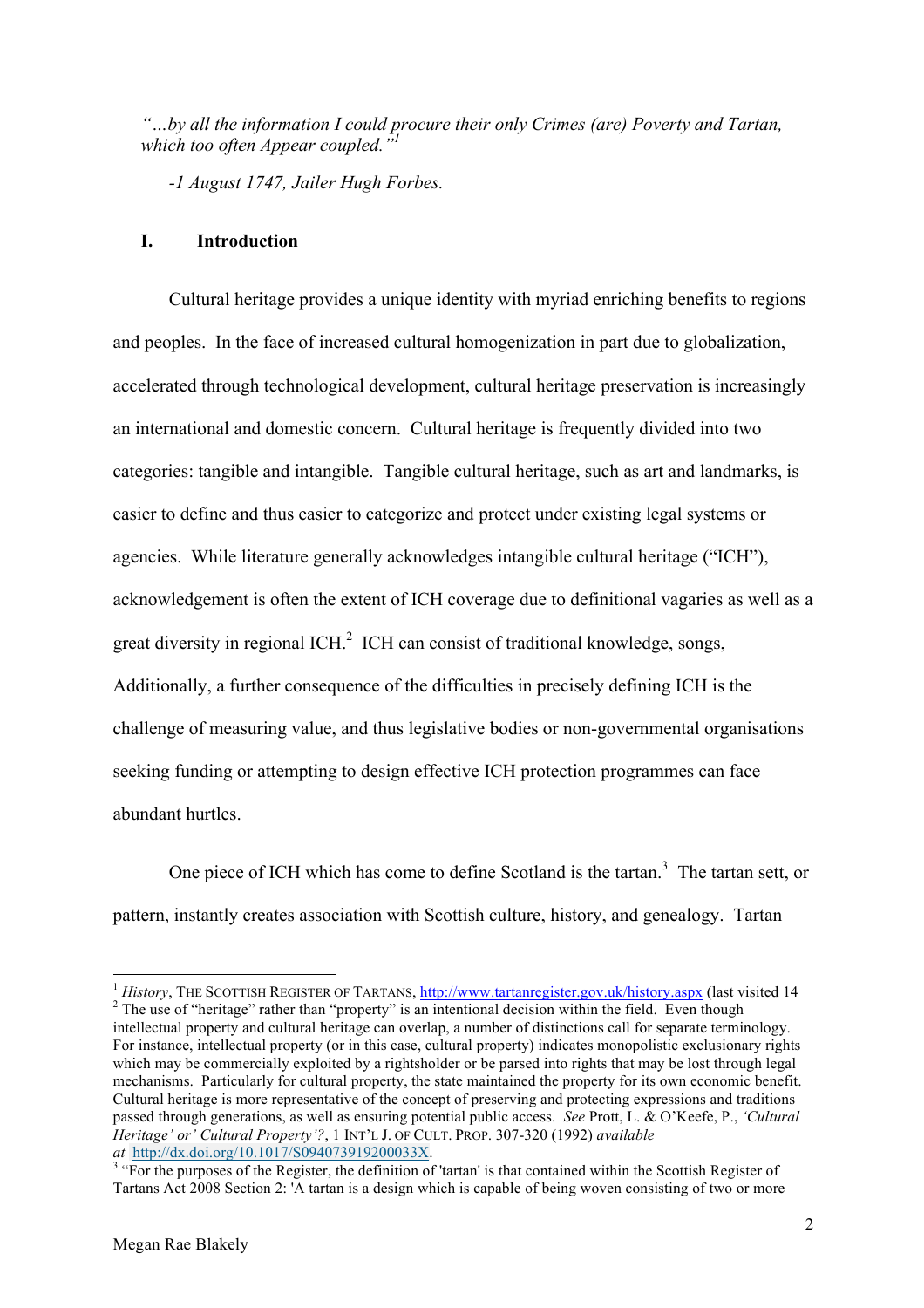combines the intangible design element with the frequent manifestation into a tangible article, allowing for an easier transition into a salable form. Thus this type of ICH is more frequently used in cultural branding and marketing as no additional product is needed for commodification. Interested community groups have historically documented and registered tartan designs for reference and posterity. However, in 2009, the Scottish government passed the Tartans Bill, establishing a records division within the National Records of Scotland, to register, preserve, and maintain tartan designs for a fee. The registration does not purport to establish new or affect existing intellectual property rights in the designs; most tartan designs are ineligible for copyright protections already due to unknown authorship or expiration.

This article seeks to explore the effects of government intervention on community ICH regulation and of cultural branding on economic and social cultural value. Part II will explore the historical development and influence of tartan; Part III will examine the structure and effectiveness of community tartan regulation while Part IV explores the nature and impact of governmental intervention in community-regulated ICH; and Part V will consider alternative methods for preserving ICH.

#### **II. History of Tartan and Cultural Influence**

While tartan is now inexorably linked with Scotland, early Celtic use dates back to around the  $6<sup>th</sup>$  to  $8<sup>th</sup>$  century.<sup>4</sup> Until 19<sup>th</sup> century, none of the designs were heraldic, or associated with clans, and were associated only with regions throughout early Celtic migration, and colour variances were due to the availability of dyes and personal preferences. The National Records of Scotland ("NRS") holds the first known written mention of a Scottish Highland tartan. Dated from 1538, Exchequer records for King James V list

alternating coloured stripes which combine vertically and horizontally to form a repeated chequered pattern." *Guidance*, THE SCOTTISH REGISTER OF TARTANS, http://www.tartanregister.gov.uk/Guidance.aspx (last visited 14 Mar. 2014).

<sup>4</sup> *History*, THE SCOTTISH REGISTER OF TARTANS, *supra* note 1.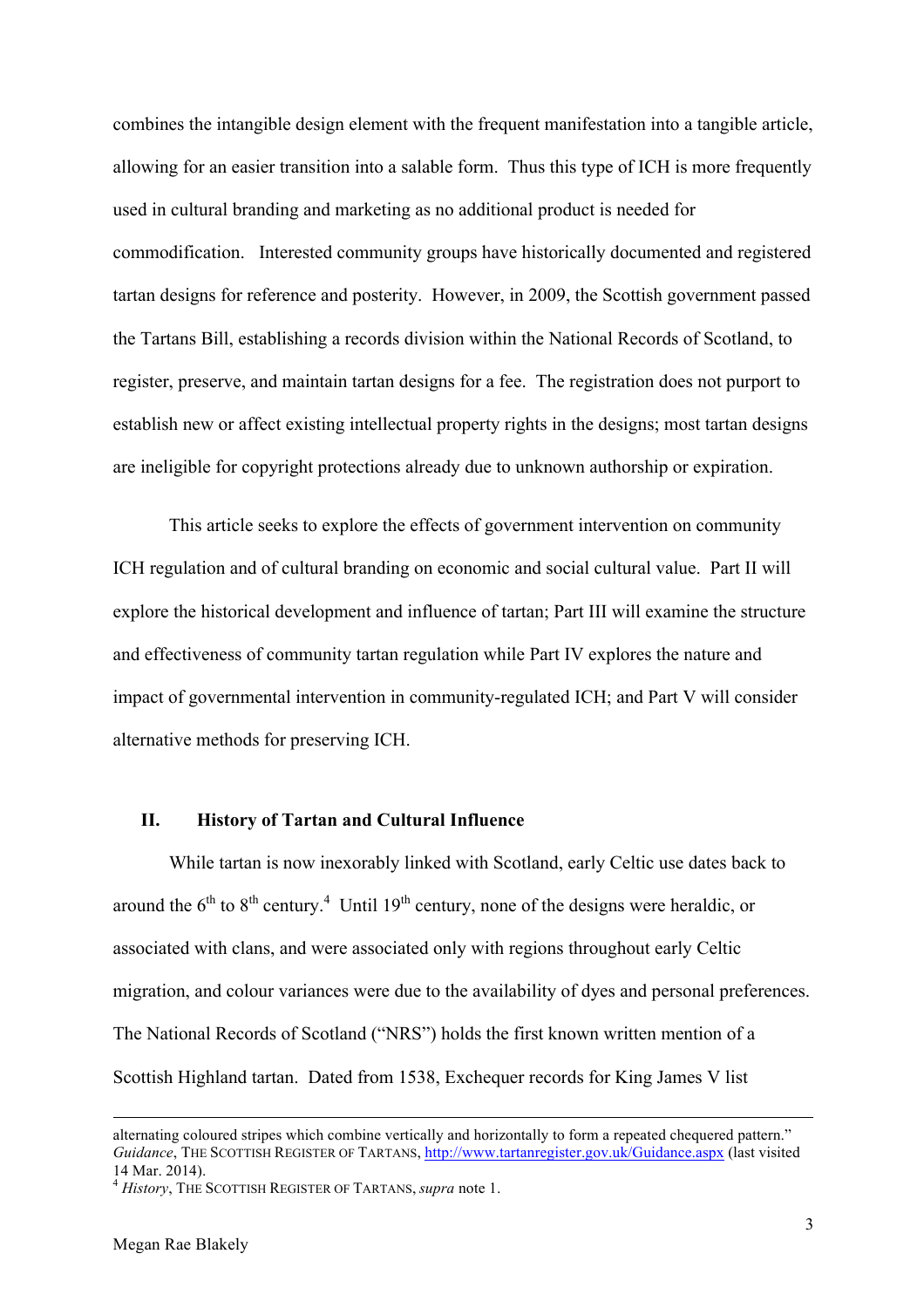chequered pattern tights as 'Heland tartane.<sup>55</sup> Records are sparse following this first mention until the 1700s, and the Dean Orphanage and Cauvin's Trust of Edinburgh maintain one of the earliest tartan production and pattern records.<sup>6</sup> The spinning book holds records of wool spun and distributed by the Orphan Hospital Manufactory and Paul's Work from 1734 to 1737.<sup>7</sup> The spinning book also contains a shorter records of tartans supplied from 1751 to 1752.8

The Dress Act of 1746 to attempted to control Highland clans by banning tartan as well Gaelic culture and language.<sup>9</sup> The Dress Act was repealed in 1786, and by that point, tartan had already become integrated into mainstream Scottish culture, including the Lowlands. For example, Edinburgh military uniforms displayed tartan patterns, and Bonnie Prince Charlie donned tartan during a visit in  $1746$ <sup>10</sup>. The tradition of royalty and tartan continued, and King George V also wore tartan on a Scottish excursion in 1822.<sup>11</sup>

Despite a historically verified royal and public use, Highland tartan was too often associated with crime or poverty for centuries.<sup>12</sup> For instance, the NRS holds a letter from a Scottish jailer, Hugh Forbes, stating his prisoners have committed only the crimes of poverty and tartan. <sup>13</sup> Around the turn of the century, the image and association of tartan deliberately

http://www.tartanregister.gov.uk/history.aspx (last visited 14 Mar. 2014). <sup>6</sup> *Spinning Book of the Orphan Hospital Manufactory and Paul's Work, Edinburgh (part of the records of the Dean Orphanage and Cauvin's Trust),* NRS reference: GD417/262

http://www.tartanregister.gov.uk/history.aspx (last visited 14 Mar. 2014). <sup>7</sup> *Id*. <sup>8</sup> *Id*. <sup>9</sup> *Tartan and the Dress Act of 1746,*SCOTTISH TARTANS AUTH.,

<u> 1989 - Jan Samuel Barbara, margaret e</u>

<sup>5</sup> *Records of the Exchequer, 1538*, NRS reference: E21/34 *available at* 

http://www.tartansauthority.com/resources/archives/the-archives/scobie/tartan-and-the-dress-act-of-1746/ (last visited 14 Mar. 2014).<br><sup>10</sup> GD128/Box 38/Bundle 4, NRS reference: RH19/36/2.

<sup>&</sup>lt;sup>11</sup> NRS reference: GD157/2548/3.<br><sup>12</sup> 1 August 1747, Hugh Forbes, *supra* note 1.<br><sup>13</sup> "On 1 August 1747, Hugh Forbes wrote a letter concerning the plight of three shearers, imprisoned by the magistrates of Musselburgh: *'by all the information I could procure their only Crimes (are) Poverty and Tartan, which too often Appear coupled'.* He urges his correspondent not to allow the shearers to die of hunger now that their 3d (pence) a day allowance has been withdrawn." *Id.*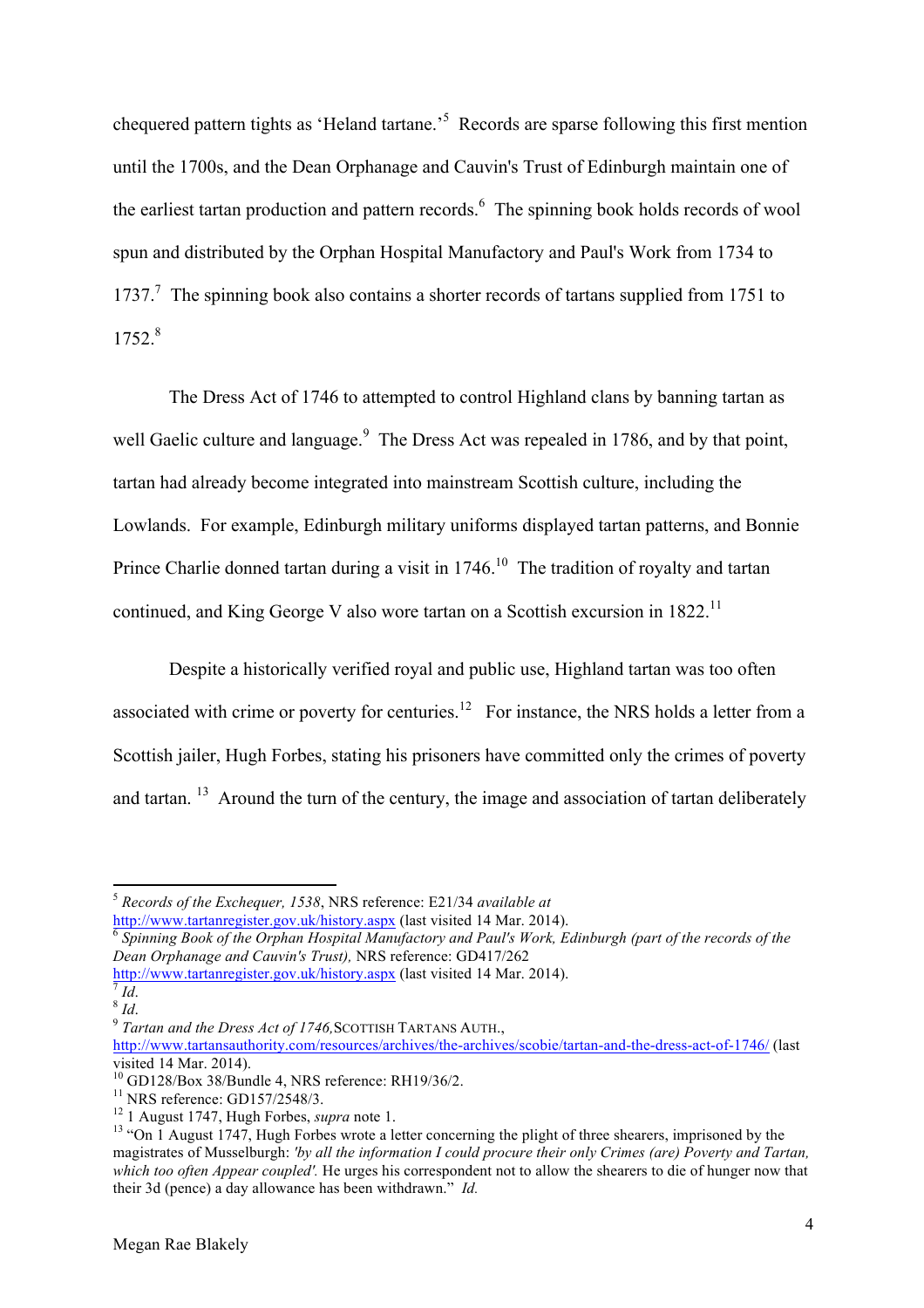shifted through royal and Lowland use as well as the Victorian era invention of clan association.

As tartan became fashionable and a national symbol of Scotland, national branding, marketing, and clan identifications normalized. The first registry to request clan associations was the Highland Society of London in 1778, which sent requests to clan leaders to "be respectfully solicited to furnish the Society with as Much of the Tartan of his Lordship's Clan as will serve to Show the Pattern and to Authenticate the Same by Attaching Thereunto a Card bearing the Impression of his Lordship's Arms."<sup>14</sup> However, many of the clan leaders were unaware of what their official tartan might be but were pleased with the official recognition. For instance, Baron MacDonald responded thusly: "Being really ignorant of what is exactly The Macdonald Tartan, I request you will have the goodness to exert every Means in your power to Obtain a perfectly genuine Pattern, Such as Will Warrant me in Authenticating it with my Arms."<sup>15</sup> The tartan moved so far from its warring Highland clan and criminal associations that it was incorporated into advertising and tourism promotion in the 19<sup>th</sup> century, with animated traditional Highland dress even found on postcards as early as 1920.<sup>16</sup> Even the present day modern, ancient, and muted colour configurations of official tartans are simply due to the intensity of the dyes available, with the older dyes offering a less intense palate due to transport over long distances and are meant to mimic naturally faded fabrics as chemical dyes were not available. There is no distinct clan identification difference between new and old; this is a clear example of branding and classification formed by modern registries.

<sup>&</sup>lt;sup>14</sup> Urquhart, B., IDENTIFYING TARTANS 18 (1994).<br><sup>15</sup> *Id.* 16 NRS reference: GD1/1295/5.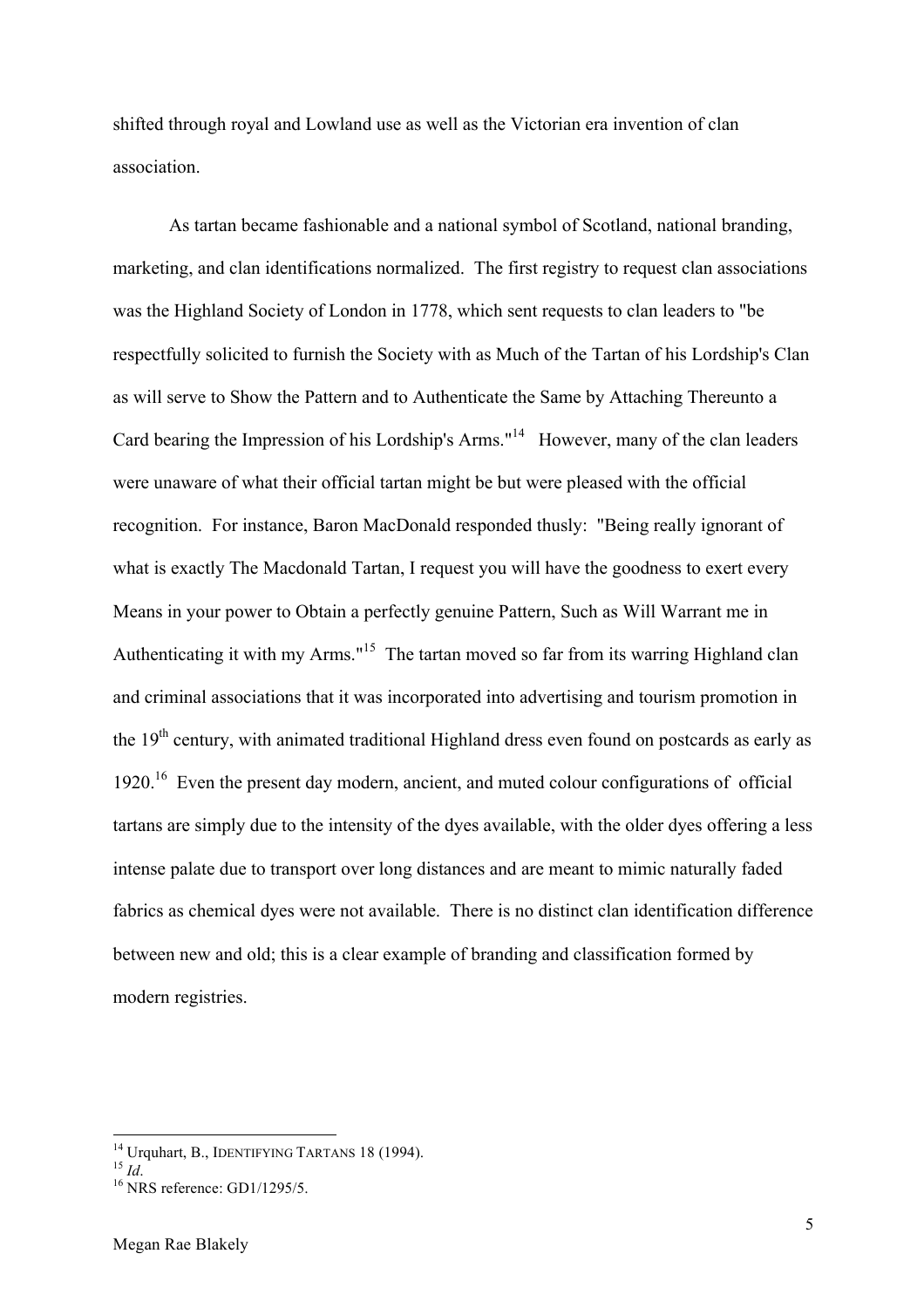Taking into account the ingrained historical and cultural influence of tartan, the Scottish government considers it to be "one of Scotland's most iconic and valuable assets."<sup>17</sup> An analysis commissioned by the Scottish Parliament, executed by ECOTEC, concluded that "the tartan industry is a significant contributor to the overall Scottish economy; and larger in economic terms than suggested by previous industry estimates."18 Economic benefit is frequently used as a benchmark of cultural value, including when justifying cultural regulation, promotion, or protection; scholars or policymakers may calculate a numeric value through measurement of financial profitability, participant attendance, or production volume. 19

While this economic measurement approach provides a tangible, concrete value, this approach poses a serious danger of oversimplifying the social impact of cultural value to the point of reductionism. This reductionist approach to assessing value of intangible cultural heritage may allow for more successful lobbying for preservation, but economic benefit does not encompass the true present cultural value of ICH. Basing cultural value on economic return skews value heavily towards Western structures of ICH regulation and production. Further, if policymakers and stewards of ICH too frequently lean on economic benefits of ICH, ICH with less apparent or indirect economic benefits may dwindle by means of recognition and preservation exclusion.

"Tartan's importance to Scotland cannot be overestimated. It is deeply embedded in Scottish culture and is an internationally recognised symbol of Scotland.<sup>220</sup> This symbol serves to maintain identity and local solidarity and also directs positive attention towards Scotland through heritage and genealogical tourism as well as private and public scholarship.

<sup>&</sup>lt;sup>17</sup> *National Tartan Register to be Set Up*, THE SCOTTISH GOV'T, 09 Jun. 2007, http://www.scotland.gov.uk/News/Releases/2007/07/09113114.

http://www.scotland.gov.uk/News/Releases/2007/07/09113114. <sup>18</sup> *Id*. <sup>19</sup> Contingent valuation is an alternative economic measurement method used for calculating nonmarket values and may be a more useful economic tool in the cultural value context. 20 National Tartan Register to be Set Up, *supra* note 17.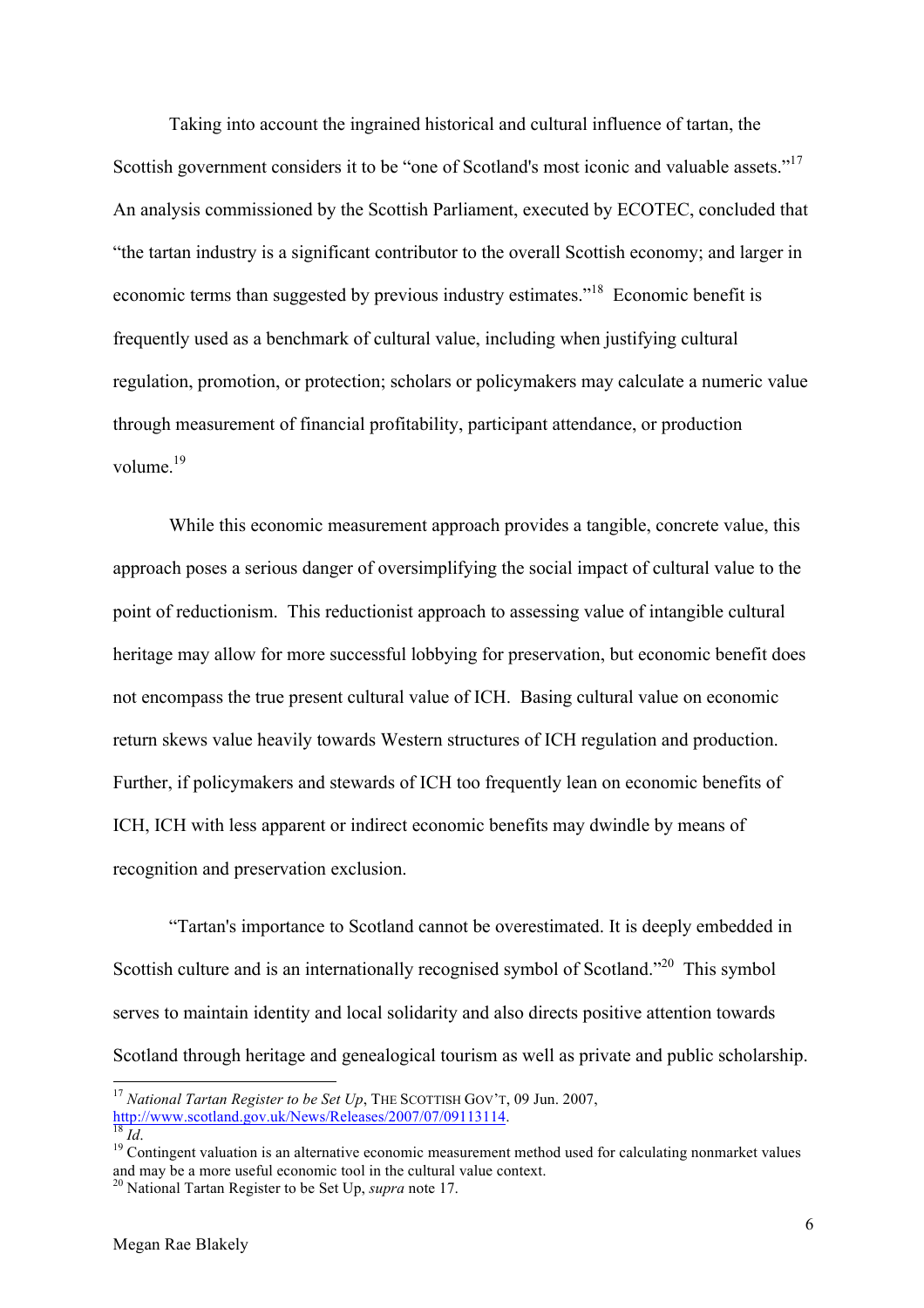This attention to maintaining and preserving Scottish tartans crosses over to preserving and practising other Scottish ICH, such as Highland dance, song, attractions, and historical contributions. The tartan's powerful Scottish identity reaches globally, serving as a symbol of Scottish pride and nationalism at festivals such as New York Tartan Week and an official Tartan Day in Arkansas.<sup>21</sup> In this way, using tartan to brand Scottish culture demonstrates a softer, less political national branding, still seeking to emphasize positive, shared features of the community through an intangible piece of property which can be displayed in a tangible fashion.

Despite all efforts, placing a calculable value on cultural diversity may not be possible, and should this be fact even for the present time, a lack of precise value should not hinder or diminish protection of cultural diversity, especially considering the soft or indirect impacts of preserving ICH. Another area facing similar measurement problems is biodiversity and environmental protection. Preservation is based on the 'precautionary principle,' a theory that mandates protection in the event of suspected harm to the environment or public good, even in the absence of scientific consensus of such harm.<sup>22</sup> Scientists still make discoveries about intricate interdependencies and new uses and functions for animals and plants previously thought 'useless' or 'unimportant.' These unforeseen or clandestine functions of existing and evolving diversity should provide sufficient rationale for biodiversity protection as well as ICH preservation whether the true value of the ICH is known, yet unknown, or cannot be calculated at all.

<sup>22</sup> "Where there are threats of serious or irreversible environmental damage, lack of full scientific certainty shall not be used as a reason for postponing cost effective measures to prevent environmental degradation." RIO DECLARATION ON ENVIRONMENT AND DEVELOPMENT UNCED (1992), *available at*

<sup>21</sup> *Arkansas Tartan*, THE ENCYCLOPEDIA OF AK HIST. & CULT.,

http://www.encyclopediaofarkansas.net/encyclopedia/entry-detail.aspx?entryID=2342 (last visited 14 Mar.  $2014$ ).

http://www.unep.org/Documents.Multilingual/Default.asp?DocumentID=78&ArticleID=116.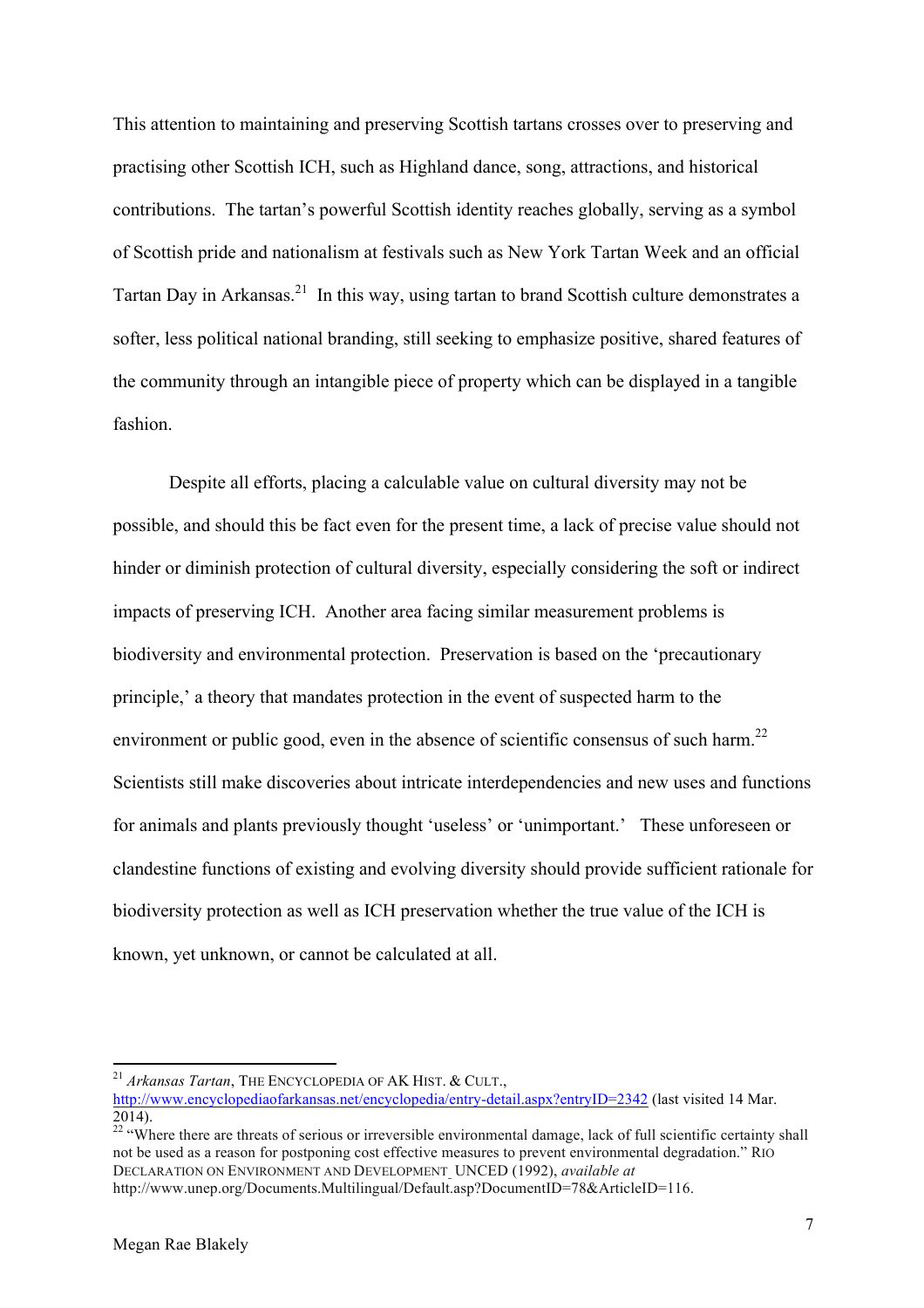#### **III. Community Regulation**

Until recent years, tartan producers and community-led organisations governed tartan documentation and regulation to the exclusion of any government intervention.<sup>23</sup> The Scottish Tartans World Register ("STWR") catalogued tartans centrally in a registry that contained nearly 3,000 designs. The STWR would make note of a design for free and charge £50 to officially register a design.<sup>24</sup> While a fairly comprehensive registry, the STWR did not hold a monopoly on records and registration. The Scottish Tartans Society ("STS") operated as another independent registry for tartan design.<sup>25</sup> Although now defunct as a registry, the STS remains as a web resource.<sup>26</sup> In addition to documenting tartans and other Scottish history, the STS also opened a tartan museum in the United States in order to bridge interest from across. The museum still stands in the state of North Carolina, which holds a large population of Scottish descendants.<sup>27</sup> Thus the activities of community-led registries extended beyond design documentation and registration to acting as cultural liaisons and networking hubs.

In 2008, Scottish lawmakers moved to create an official government register of tartans, modeled largely after the existing community-based registers, with aims to promote the Scottish tie to international tartans and fuel the domestic economy. During legislative debate, representatives presented arguments which supported official register with legal authority. In addition to improving tartan image and giving confidence to users, lawmakers

 $23$  Intellectual property law protections regarding rights to relevant aspects of tartan as intellectual property still apply. "Inclusion of a tartan in the Register indicates that the tartan and its name are unique to the Register and meet the registration criteria of the Scottish Register of Tartans Act 2008. No other rights are conferred. For further information on UK design right or to register your design, please visit the UK Intellectual Property Office at www.ipo.gov.uk." Guidance, THE SCOTTISH REGISTER OF TARTANS, supra note 3.

<sup>&</sup>lt;sup>24</sup> Recording Tartan, SCOTTISH TARTANS WORLD REGISTER, (site archived, *www.scottish-tartans-world*register.com, retrieved Jul. 2008).<br>
<sup>25</sup> FAQ, SCOTTISH TARTANS MUSEUM, <u>http://www.scottishtartans.org/faq.html</u> (last visited 14 Mar. 2014).<br>
<sup>26</sup> http://www.tartans.scotland.net/<br>
<sup>27</sup> FAQ, SCOTTISH TARTANS MUSEUM, *sup*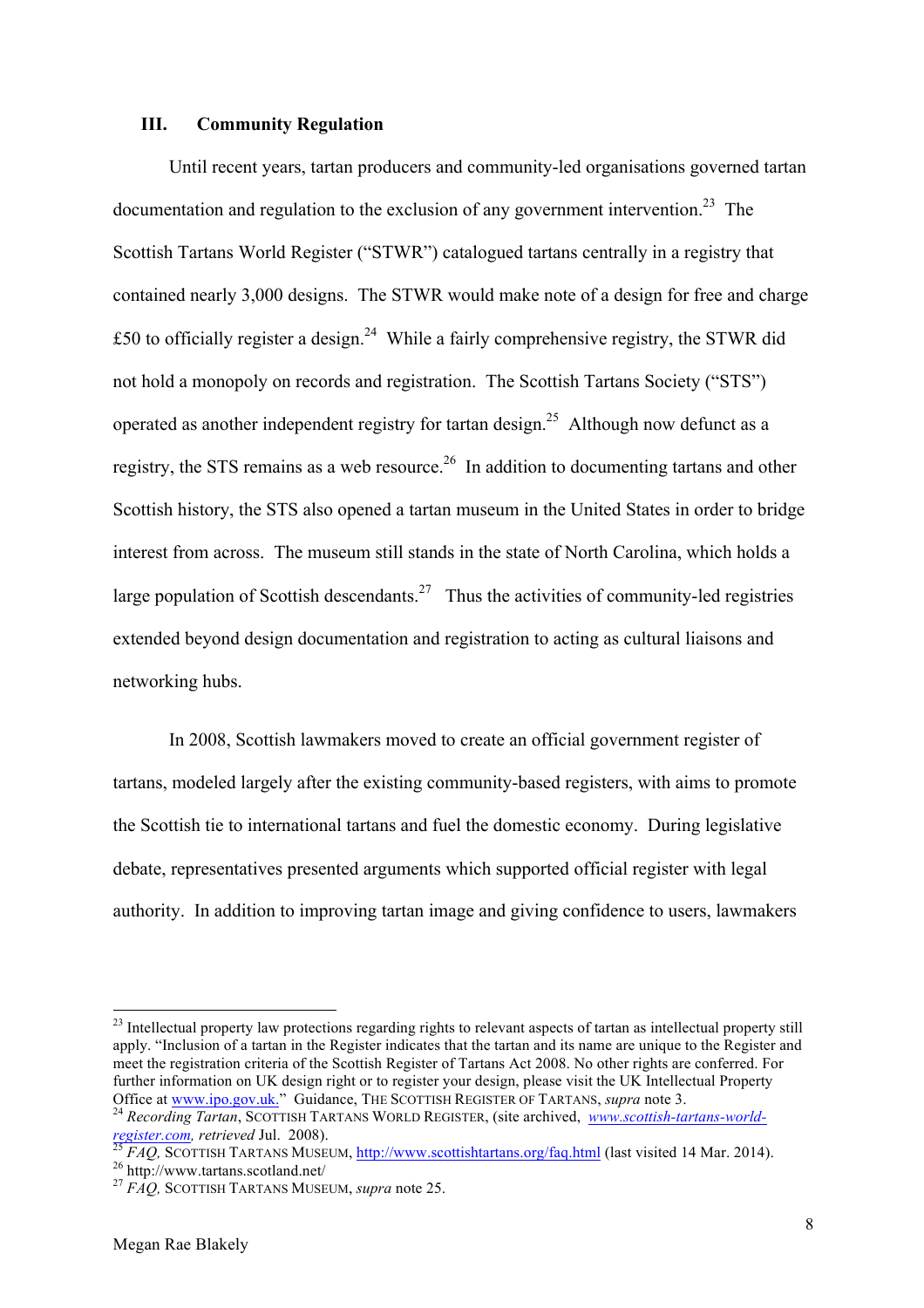cited benefits to tourism and related activities, such as genealogical tourism.  $28$  Further, government registration tends to offer commercial neutrality with no exposure to private commercial risk. 29 However, much of the basis for co-opting this organizational system can be attributed to a cultural branding which would create indirect benefits for Scotland through assuring continued association with the tartan.

Strong arguments against establishing a government-run tartan register were also put forth, many of which pointed to the lack of a direct return as purported by supports. The most direct query asks: "Is there any damage being done to the Scottish economy by 'unregulated tartans'? If the answer is 'No,' then Parliament has no business debating this at public expense."30 Of particular relevance to the intellectual property system is the critique that the tartan register is "a toothless tiger," conveying no additional legal rights and "reinvents the wheel," as community registers were widely accepted and respected as effective and reliable.<sup>31</sup> The government register further depends on existing register cooperation (which did occur) but nonetheless can create confusion among the existing registers. On the side of public administration, this type of redundant register may open floodgates for similarly burdensome administrative public bodies, stressing financial and manpower resources.<sup>32</sup> Finally, a government-run register might make registered tartans more available to the public but does not guarantee consistency or reliability, as such initiatives are subject to administrative changes and budget constraints.<sup>33</sup>

<sup>28</sup> Herbert, S*., Scottish Parliament Information Centre (SPICe) Briefing* (24 Apr. 2008) 7 http://www.scottish.parliament.uk/SPICeResources/Research%20briefings%20and%20fact%20sheets/SB08- 22.pdf, *citing* Burnside, R., *Scottish Register of Tartans Bill. SPICe Briefing No 06/103 (2006)* Edinburgh: Scottish Parliament. <sup>29</sup> *Id*.

<sup>30</sup> Herbert, *supra* note 28 at 13. <sup>31</sup> *Id*. <sup>32</sup> *Id*. at 7. <sup>33</sup> *Id*. at 13.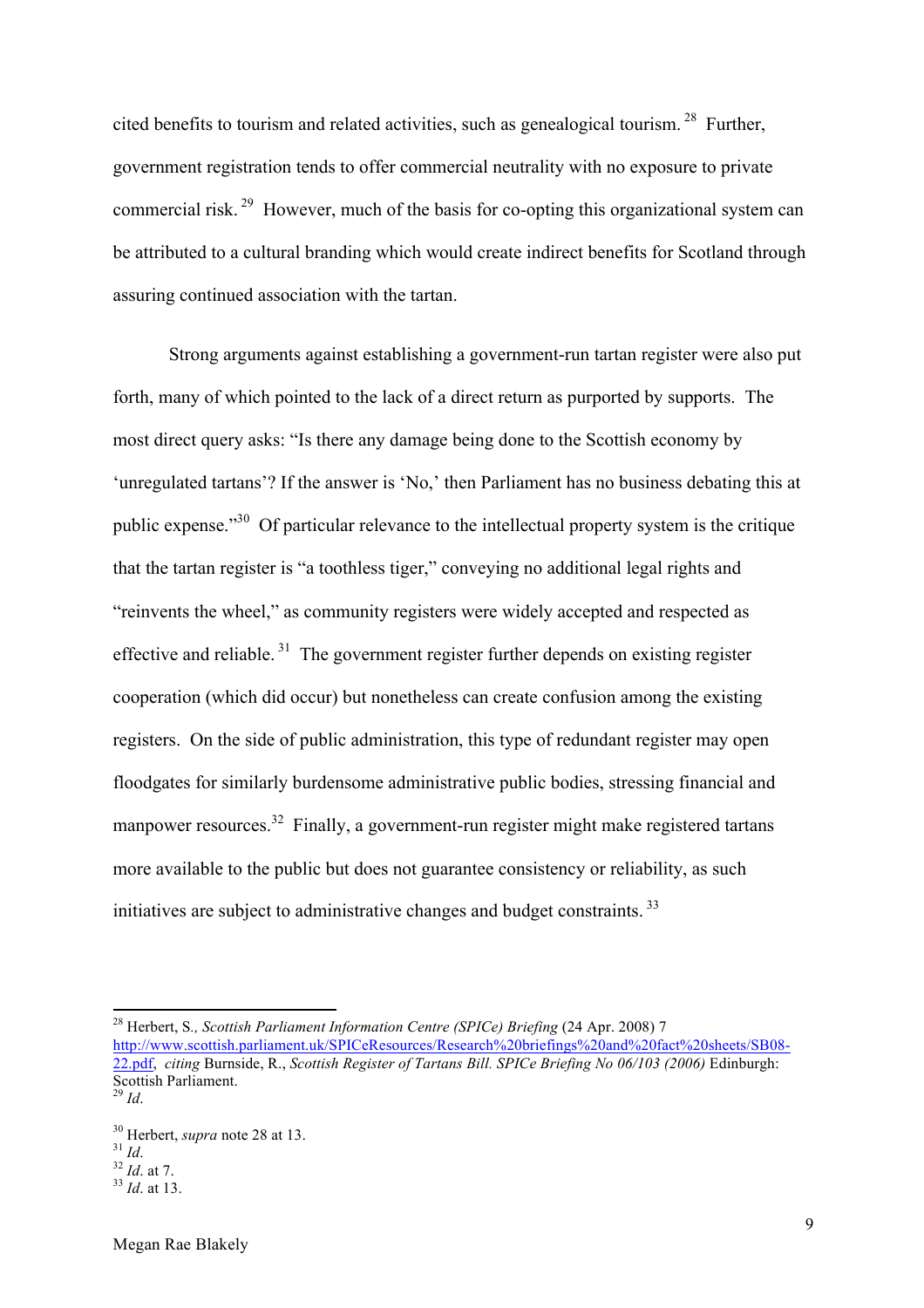On 9 October 2008, the Scottish Register of Tartans Bill ("the Tartans Bill") was passed and received royal assent on 8 November 2008.<sup>34</sup> The Tartans Bill took effect on launched on 5 February 2009. The new government-run registry received official support from these community-run registries, and incorporated their existing databases into the NRS registry.<sup>35</sup> Further, many of the structural and procedural elements of tartan registration were adopted from the existing community regulators.

While the Tartans Bill states its purpose as promoting and preserving cultural heritage, the cost to register is £20 higher than the STA registration, at £70. "Total costs could reach £75,000 a year for the project, which MSPs were told could run at a loss."<sup>36</sup> Further, an independent briefing concluded that a "full recovery of costs is not possible."<sup>37</sup>

Enterprise Minister Jim Mather released the following statement on the Tartans Bill: "I hope the work on a register will continue to be backed by industry and political consensus. And I hope the register will become a focus for authenticating all the superb varieties of tartan *we* design and produce [emphasis added]."38 While Mather states that part of the goal of passing tartan legislation includes authentication of tartan designed and produced in Scotland, the Tartans Bill contains no requirement for association in any way with Scotland. As domestic legislature has limited international powers to restrict international design and production of intellectual property, accomplishing the benefit of Scotland-centred design and production of tartan without creating an internationally recognized right, such as a

<sup>&</sup>lt;sup>34</sup> *Id.* 35 *Search the Register*, SCOTTISH REGISTER OF TARTANS, **http://www.tartanregister.gov.uk/search.aspx** (last visited 14 Mar. 2014).

<sup>&</sup>lt;sup>36</sup> *Holyrood Supports the Tartan Register*, BBC NEWS (19 Jun. 2008) http://news.bbc.co.uk/1/hi/scotland/7461981.stm.

<sup>&</sup>lt;sup>37</sup> Herbert, *supra* note 28 at 14.<br><sup>38</sup> *National Tartan Register to be Set Up*, THE SCOTTISH GOV'T, *supra* note 17.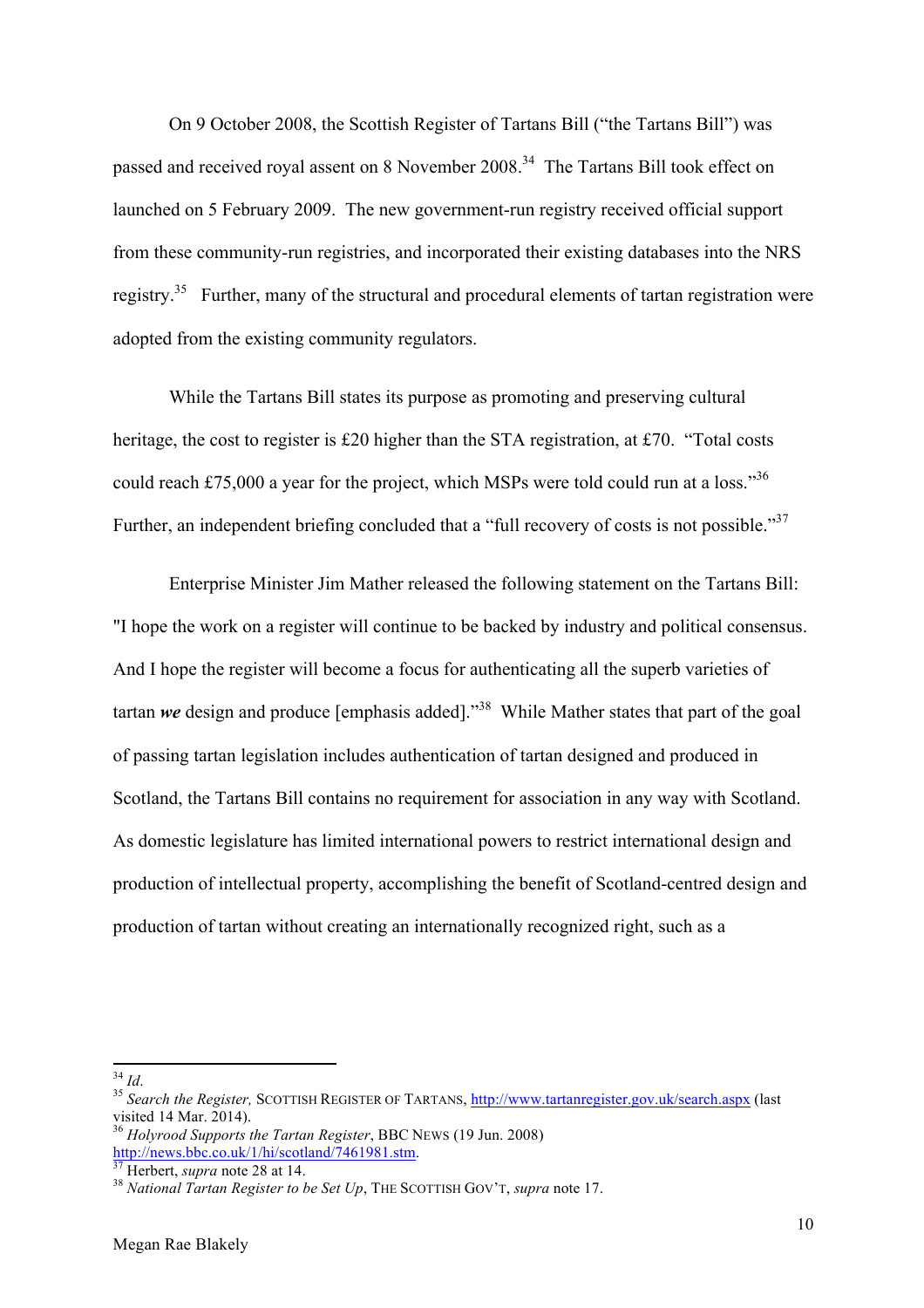certification mark or protected designation of origin.<sup>39</sup> Further, many tartans may be registered with no Scottish company holding a licence to sell or produce a copyrighted tartan held by a commercial entity which is actively economically exploiting the tartan. Notably, lawmakers did bring forth that the official association with Scotland will maintain the link and provide indirect benefits.<sup>40</sup>

To more fully compare the motivation and aims of the Tartans Bill with the stated aims, an examination of the text of the Bill will indicate the breadth of influence and reveals the indirect benefits to be primary and the direct purported benefits correlated only if occurring at all. Only the following criteria must be met to officially register a tartan with the NRS:

- that the tartan meets the definition contained in the Act and is sufficiently different to all other tartans already recorded in the Register
- that the name of the tartan is unique, acceptable and suitably authorised

that the application fee of £70 is paid."  $41$ 

In addition to thread count and colour information, registrees must provide "a description of the tartan including your reasons for designing it and explaining your choice of colours; the name of the tartan and evidence of your association with that name."<sup>42</sup> If the tartan includes a proper name, the registree must include disclaimer that anyone sharing the proper name may wear the tartan design. However, the registration affects no intellectual property rights and offers no enforcement mechanism other than removal from the registry.<sup>43</sup> So while a disclaimer must be made, a registree could not utilize the Tartans Bill to exclude others from wearing a tartan with a proper name identifier.

<sup>39</sup> *See generally, Types of Protection,* INT'L TM ASSOC.

http://www.inta.org/TrademarkBasics/FactSheets/Pages/GeographicalIndicationsFactSheet.aspx (last visited 14 Mar. 2014).<br><sup>40</sup> Herbert. *supra* note 28 at 14.

<sup>&</sup>lt;sup>41</sup> Guidance, THE SCOTTISH REGISTER OF TARTANS, *supra* note 3.<br><sup>42</sup> Id.<br><sup>43</sup> "Some tartans are for the use of certain groups of people only, e.g., a clan or family tartan, a personal or a corporate tartan. You may record here any restrictions you wish to impose on the wearing, the use and re-use or production of your tartan, however the Keeper is not responsible for enforcing any such restrictions and has no authority to do so. For further information on designs or to register a design in the UK, please visit the UK Intellectual Property Office at www.ipo.gov.uk." *Id*.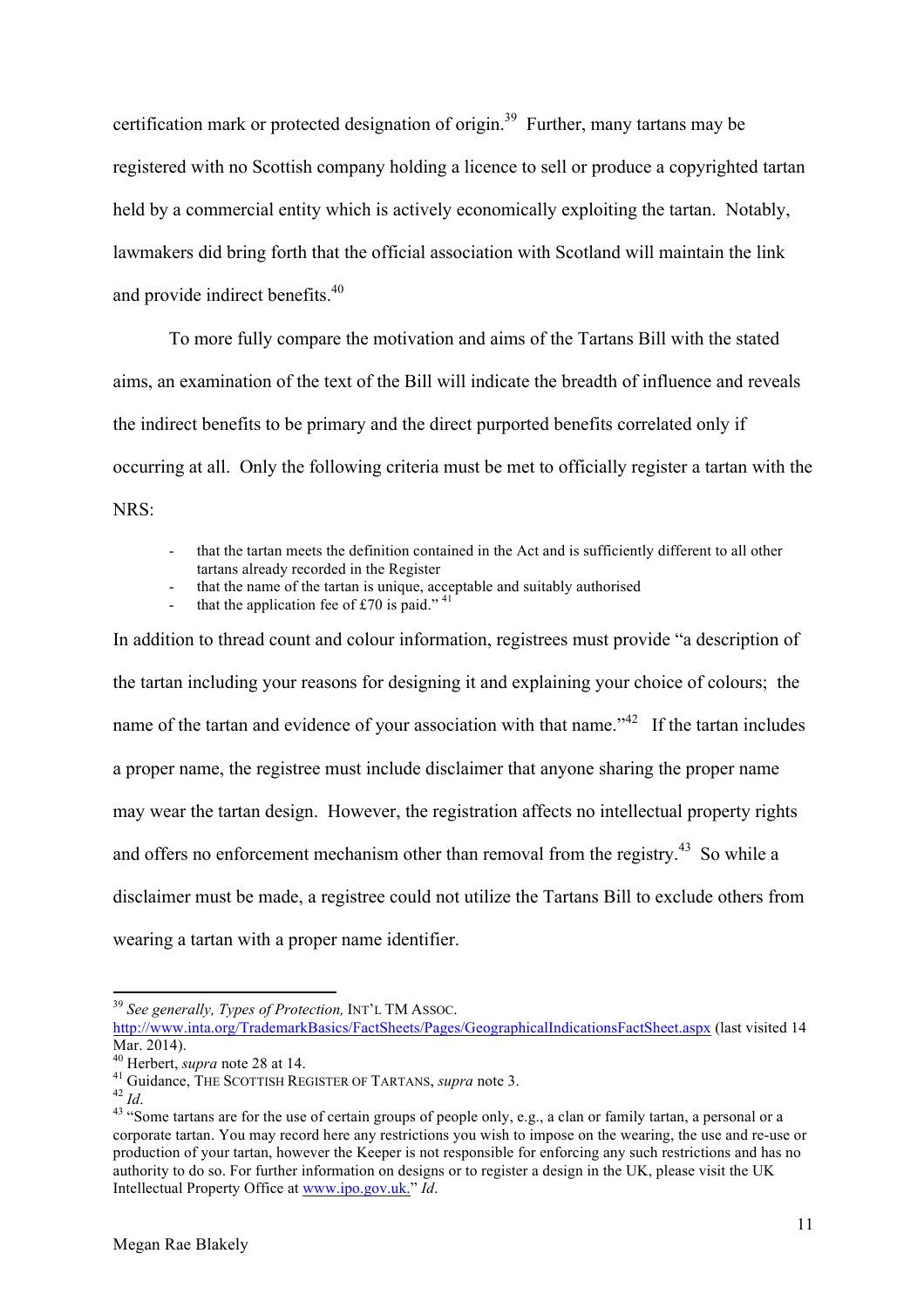The primary criteria for acceptance onto the register centres around the design of the tartan and whether is it 'sufficiently different' from designs currently on the register.

> "Sufficiently different means that it must be possible to clearly differentiate your tartan from all the other thousands of tartans already recorded, distinguishable by eye at a distance of approximately 2m (6ft). In practice this means that

- i. the geometry of a design must be sufficiently different, ie. the blocks of solid colours and the mixtures used in a design must be arranged in a different pattern to all other designs already recorded.
- ii. a new tartan will use different colours in substantially different proportions and ordered differently to all tartans already recorded. Changing the shades of the colours used is insufficient to differentiate a new design since tartans are traditionally recorded in the base colours of red, yellow, green, blue, brown, grey, black and white. Any shade of blue will still be recorded as blue, likewise green etc.
- iii. over-check(s) or additional stripe(s) in contrasting colour(s) can be added to create a new tartan, providing the over-check or stripe is clearly visible when woven."<sup>44</sup>

The Tartans Bill additionally identifies qualities which will not be counted as sufficiently different. For instance, increasing or decreasing the size of the sett will not create sufficient difference nor will varying a shade of the colour; "Therefore, for example, light blue, navy blue and purple are all considered to be blue and changing the shade from light to dark blue will not change the basic pattern."<sup>45</sup>

Certain tartan designs are eligible for protection already under international and domestic intellectual property law, and equally important to establishing what the Tartans Bill does do is establishing what it does not. The Tartans Bill does not affect any other intellectual property rights available to a rightsholder or preclude others from using or producing a design independently of other intellectual property rights. The majority of countries around the globe are governed under the Berne Convention for the Protection of Literary and Artistic Rights ("the Berne Convention"), an international treaty setting minimum regulatory standards and national treatment provisions related to copyright.<sup>46</sup> The Berne Convention mandates protection of patterned designs, like a tartan, subject to no

<sup>44</sup> *Id*. <sup>45</sup> *Id*. <sup>46</sup> The Berne Convention for the Protection of Literary and Artistic Works, 1161 *U.N.T.S.* 3, *available at*  http://www.wipo.int/clea/docs/en/wo/wo001en.htm.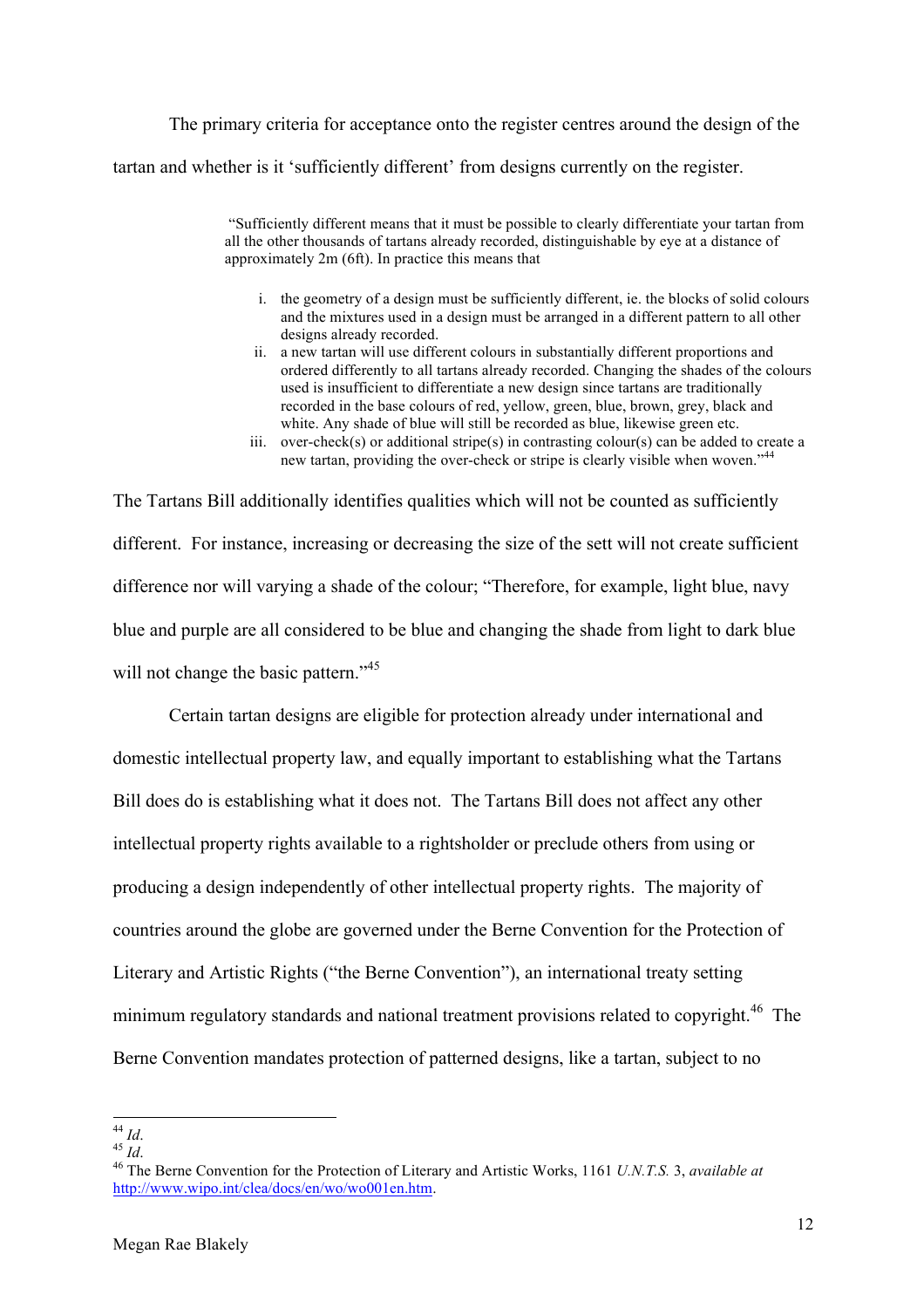formal registration, as long as the design meets other basic copyright requirements such as authorship and duration.<sup>47</sup> As the Berne Convention sets minimum standards, domestic lawmakers may set enhanced protections as well, so additional or longer protection may be offered for registrations. In the United Kingdom, tartans might be protected under the Copyright and Design Protection Act of 1988 ("the CDPA") for fifteen years or five years from the date of first sale or hire.<sup>48</sup> In Scotland, intellectual property is further protected under Section C4 of Part II of Schedule 5 of the Scotland Act 1998.<sup>49 50</sup>

Under the CDPA, intellectual property rightsholders have the exclusive right to copy, make, sell, create derivatives, and pursue infringers for the protected time period.<sup>51</sup> However, most tartan will be ineligible for any type of conventional intellectual property protection.<sup>52</sup> Likely due to this lack of eligibility for intellectual property protection, litigation surrounding use and misuse of tartan designs is sparse. Thus the intellectual property system as it stands provides little recourse for individuals or clans with cultural associations or ownership in a tartan design in the event of exploitation or commercialisation.

As existing IP protection seems insufficient to protect designs, two alternatives might be well suited: geographical indications or a type of *sui generis* protection through legislation. Both types of protection are already used around the globe to protect regionally specific design and thereby the surrounding ICH. Interestingly, Scotland protects another type of pattern and textile production, Harris Tweed, through special legislation and trademark. The Harris Tweed Act of 1993 created the Harris Tweed Authority for the following purpose: "To promote and maintain the authenticity, standard and reputation of Harris Tweed; for preventing the sale as Harris Tweed of material which does not fall within

<sup>&</sup>lt;sup>47</sup> *Id.*<br><sup>48</sup> Part III, THE COPYRIGHT AND DESIGN PROTECTION ACT (1988).<br><sup>49</sup> Section C4, Part II, Schedule 5, THE SCOTLAND ACT (1998).<br><sup>50</sup> Do *I Need to Register My Design?*, INTELL. PROP. OFFICE, http://www.ipo.gov.uk before/d-needreg.htm (last visited 14 Mar. 2014).<br><sup>51</sup> THE COPYRIGHT AND DESIGN PROTECTION ACT (1988).<br><sup>52</sup> Part I, Copyright and Designs Protection Act (1988).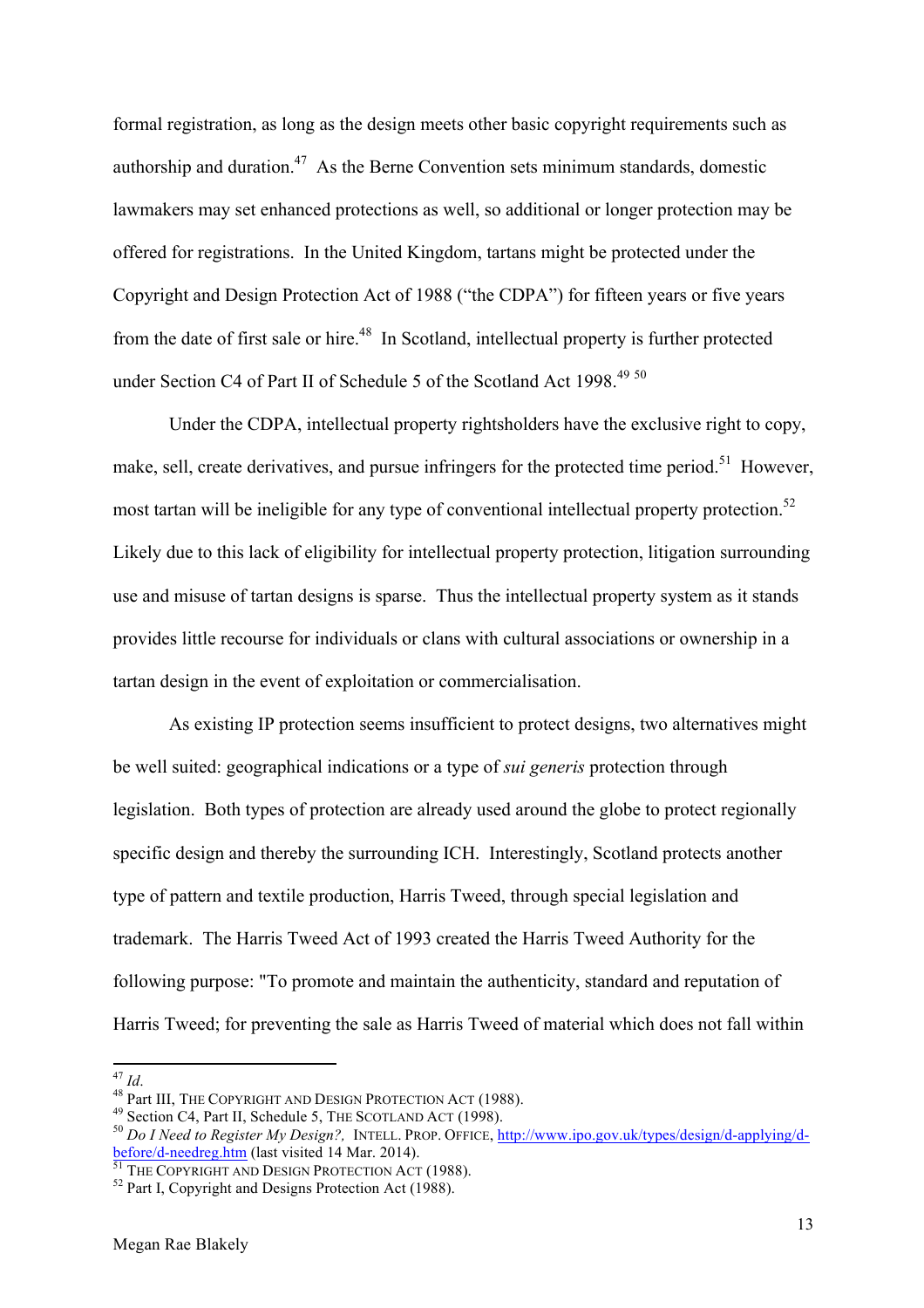the definition..."<sup>53</sup> The defines Harris Tweed as "a tweed which has been hand woven by the islanders at their homes in the Outer Hebrides, finished in the islands of Harris, Lewis, North Uist, Benbecula, South Uist and Barra and their several purtenances (The Outer Hebrides) and made from pure virgin wool dyed and spun in the Outer Hebrides."54 Passing legislation in accompaniment to a trademark is a unique solution but is highly customized. Harris Tweed is essentially a localized commercial operation, with three mills and self-employed resident weavers. With such a high commercial demand for the tweed, trademarking the product and supporting the local industry with legislation secured the residents livelihoods, maintained the association with the geographical origin, and provided the economic means for islanders to continue the tradition.

Geographical indication (GI), or appellation of origin, is an IP protection which seems to fit nicely into the stated goals of the Tartan Bill. GIs are indications of origin from a region or locality and also indicate a geographically attributable quality or characteristic, which may include the geographical name (as with Scotch whisky) or may simply have acquired a strong association with the designated regions (as with Basmati rice).<sup>55</sup> Many GIs might appear to overlap with trademark rights; however, they are distinguishable when identifying " trademarks as a private monopoly right and geographical indications as a collective public right,"<sup>56</sup> and this distinction makes a GI more appropriate for ICH.

In order for tartan to be eligible for GI protection, several high hurtles would need to be overcome. First, GI protection is primarily limited to food and wine in the UK and EU and more frequently these countries use trademark law to protect origin designations, such as Florida oranges.<sup>57</sup> From a practical perspective, pushing for expanding GI protection at WIPO may not be policy the UK wants to pursue. Second, while the tartan register does

<sup>&</sup>lt;u> 1989 - Johann Stein, fransk politiker (d. 1989)</u> 53

<sup>54</sup>

<sup>&</sup>lt;sup>55</sup> Nair, L. & Kumar, R., GEOGRAPHICAL INDICATIONS, LexisNexis, New Dehli 12 (2005).<br><sup>56</sup> Nair, L. & Kumar, R., GEOGRAPHICAL INDICATIONS, LexisNexis, New Dehli 6 (2005).<br><sup>57</sup> Dutfield. G. & Suthersanen. U., GLOBAL INT'L P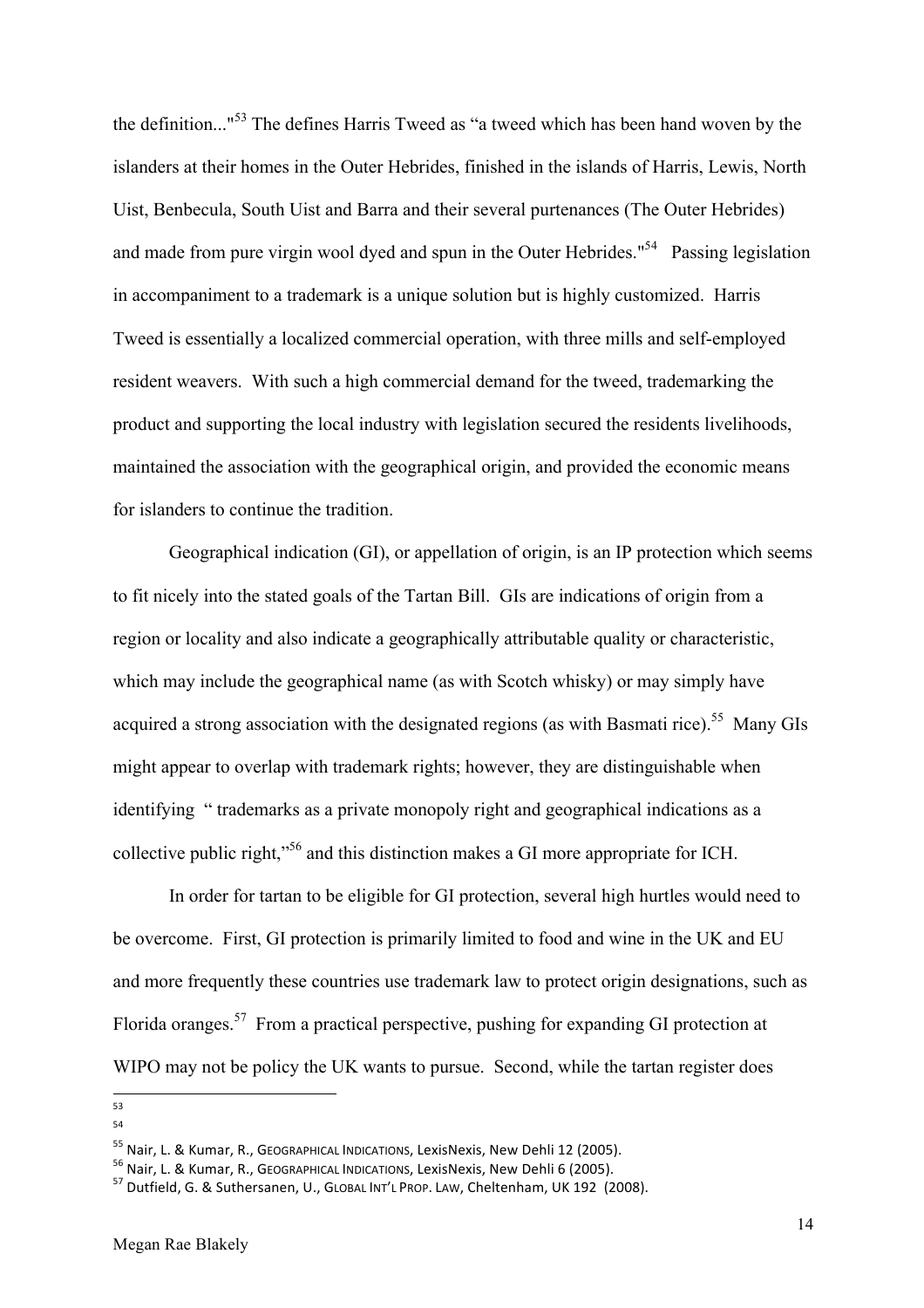delineate quality and originality standards for registration, it is unclear whether consumers would associate a higher quality tartan with Scottish production origin. Historical origin is distinct from production origin, and if the purpose of a GI is to ensure quality and prevent consumer deception as to origin, tartan may not garner such protection. Third, based on the goals stated for passing legislation, maintaining global *association* between Scotland and tartan seems to be paramount. Foreign registrations are allowed and encouraged; the Tartan Bill has no requirement for involving Scottish industry or even listing a Scottish connection in the description. A voluntary official register thus serves as a positive reinforcement measure rather than offering negative punitive consequences for not registering. By preserving this association, more indirect benefits through tourism and branding may occur rather than direct, local benefits through defending limited and highly monitored production, as with the Harris Tweed Act.

Despite the apparently suitability of GIs for protecting ICH, the system is not widely utilized across the globe. The Lisbon Agreement for the Protection of Appellations of Origin and their International Registration has limited signatories, and the possible expansion and international harmonization of GIs has been contested by some WIPO negotiation members. 58 Nonetheless, developing countries with primarily agricultural or geographically dependent quality measures, *e.g.*, Antigua coffee or Darjeeling tea, rely upon GIs for economic and associated traditional craftsmanship protection.<sup>59</sup> While GIs are often promoted as a 'prodevelopment intellectual property right,<sup>60</sup> trademarks and GIs are dangerous to use when protecting ICH and ICH-related goods as the protection is exposed to the risk of 'genericide.'61 Genericide occurs when the trademarked name becomes so widely associated with the good that there is no longer a consumer identification function, such as with aspirin

<sup>&</sup>lt;sup>58</sup> What's in a Name? Geoaraphical Indications Stir the Pot at WIPO, Knowledge Ecology Int'l, http://keionline.org/node/1977.<br><sup>59</sup> Nair, L. & Kumar, R., GEOGRAPHICAL INDICATIONS, LexisNexis, New Dehli 8-9 (2005).<br><sup>60</sup> Dutfield, G. & Suthersanen, U., GLOBAL INT'L PROP. LAW, Cheltenham, UK 197 (2008).<br><sup>61</sup> Nair. L. &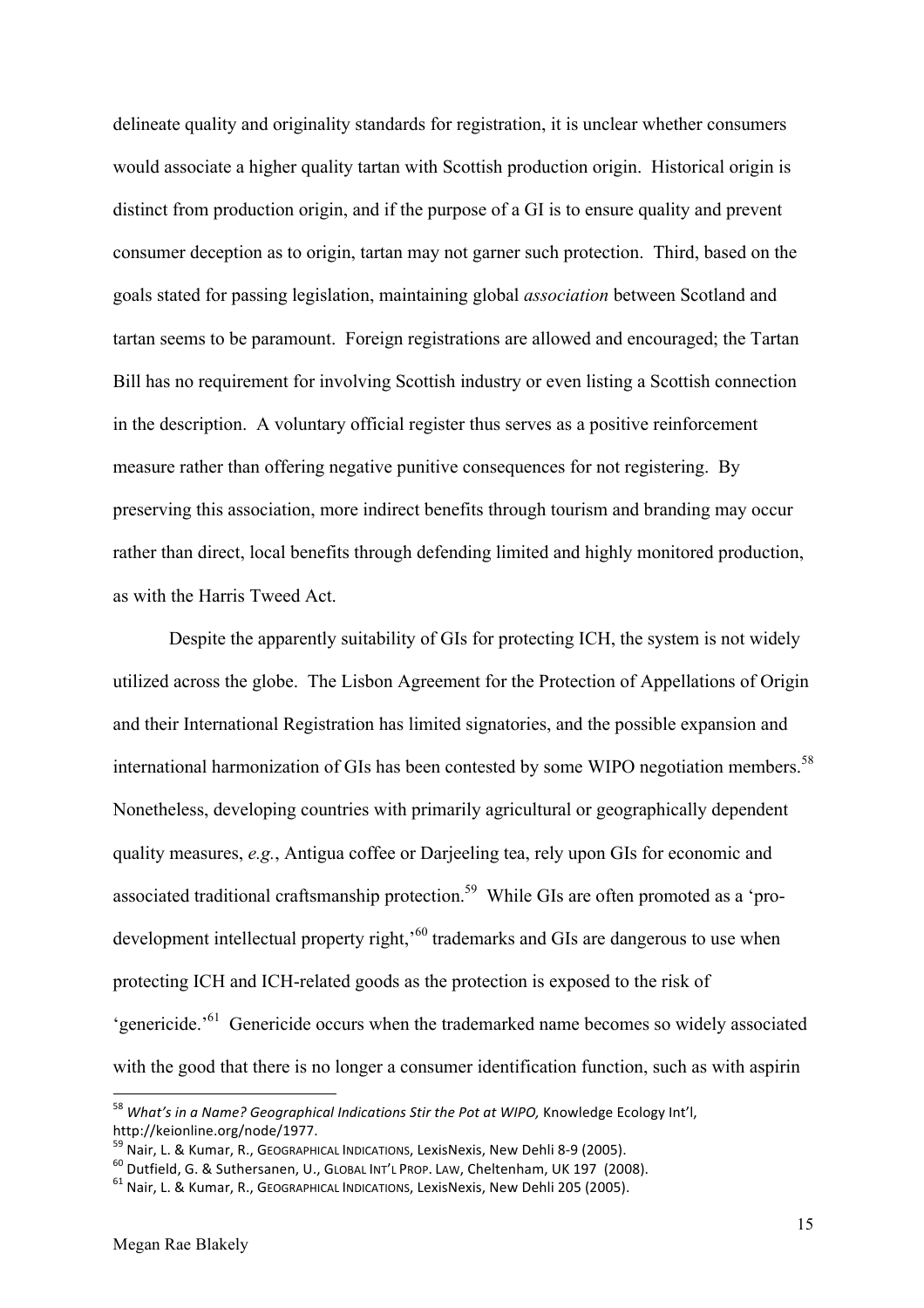or elevator.<sup>62</sup> These terms were previously brand names which became the overarching term for the product. Thus trademark may not be the best protection on its own if, within a given market, there is a high risk of genericide. This may already be the case with tartan; a consumer may not refer to a non-Scottish checked pattern as 'plaid' and the Scottish counterpart as 'tartan.' This makes trademark too thin a protection for important ICH and was a likely catalyst for the additional legislative protection for Harris Tweed.

One further issue surrounding a registration system is appointing a single individual or entity to hold registration title. In contrast to much intellectual property regulation, the Tartans Bill does allow an applicant to register a tartan with an unknown designer. Given the age and unknown origin of many of these designs, this is a necessary allowance. However, in an intellectual property context, what rights are conferred to registrees who are not the original designer? As the register guidelines disclaim conferring any intellectual property rights,<sup>63</sup> much of the expectations and indirect rights associated with a tartan register are due to piggy backing on already effective, accepted community regulation.

Obtaining clan approval to register a clan tartan is an interesting adaptation which appears to grant a form community or collective right. While the right does not extend as far as an enforceable intellectual property collective copyright, the structure presents the ability to exercise a form of collective control over an official recognition to ICH.<sup>64</sup> While older tartans with an unknown designer will fall into the public domain, this official register is offering a form of ancillary intellectual property rights in practice, whether foreseen or not. Consumers, designers, and producers will recognize governmental authority, and the mere listing may deter use of a tartan that is truly in the public domain, especially as the register

 $62$  Nair, L. & Kumar, R., GEOGRAPHICAL INDICATIONS, LexisNexis, New Dehli 205 (2005).<br> $63$  Guidance, THE SCOTTISH REGISTER OF TARTANS, *supra* note 3.

<sup>&</sup>lt;sup>64</sup> "The applicant must be the head or chief of the family or clan, or have the written authority of the head or chief. Where there is no chief or head, the authority of the Clan Society will be acceptable to register a Clan Society tartan." *Id*.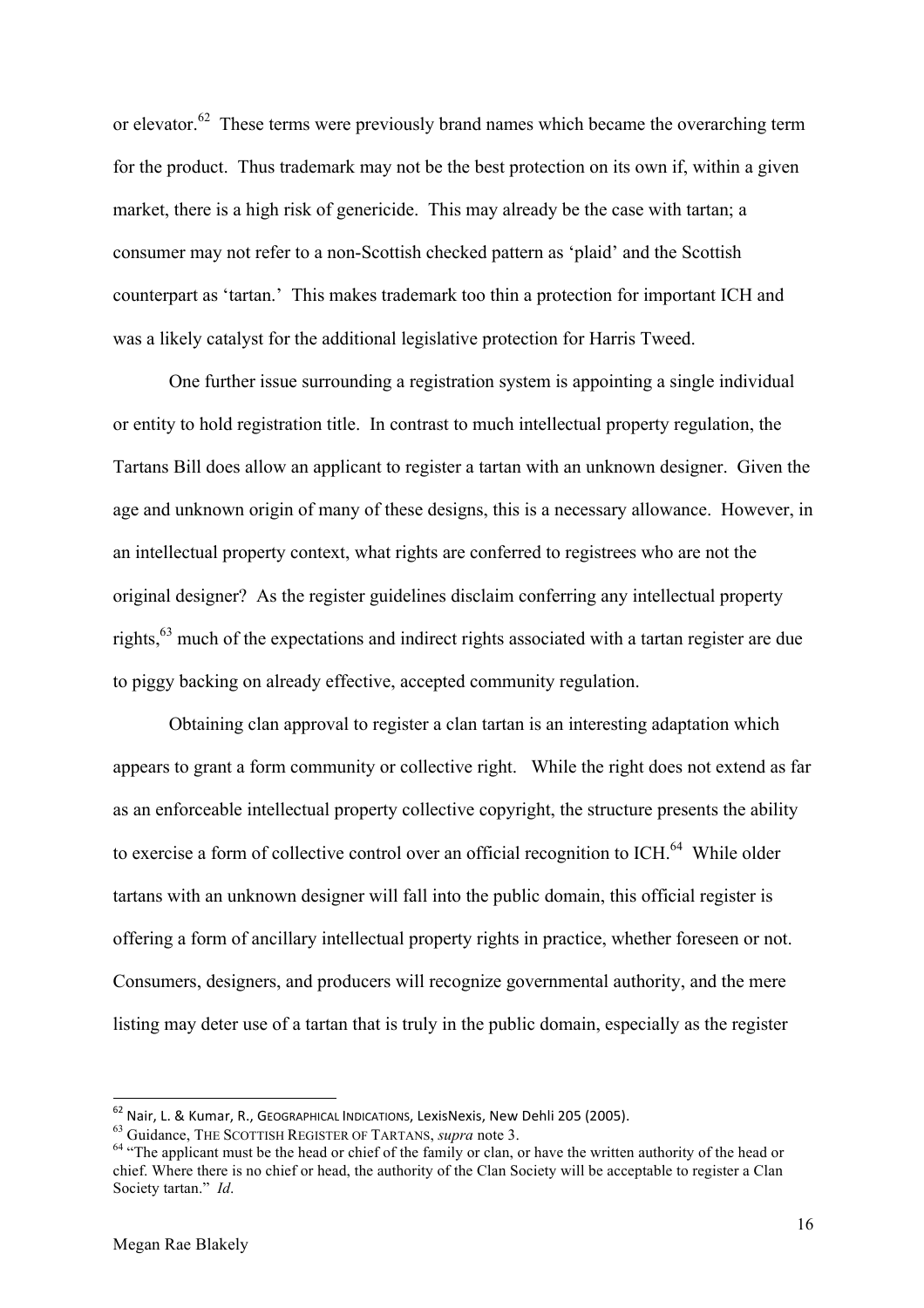grants no intellectual property rights, potentially chilling creative contribution to the general public good.

#### **IV. Effects of Regulation and Propertization – Exploratory Recommendations**

This recent conversion from community to government regulation of ICH presents many opportunities for data collection which could indicate the cultural social and economic effects. One indicator of domestic social investment and return is the rate at which new tartans are registered before and after government intervention. The rate of new applications should be measured by both quality and quantity.

At most recent count, twelve fictional characters held registered tartans.<sup>65</sup> However, the effect of associated traditional Scottish Highland garb and culture with fictional characters, corporate entities, and commercial ventures has not been fully investigated; nonetheless, overcommercialisation of culture through branding and marketing presents a danger of loss of cultural value to the community of origin.<sup>66</sup>

While measuring commericalisation, the confounding factor of the tatan's previous commercialization during the Victorian era must be considered. The previous commercialisation into a tangible, salable good may mitigate the effect of more recent governmental intervention into community–regulated ICH as the ICH may already be viewed as a marketable product and less a culturally valuable piece of ICH.

Further, social effects of this intervention can be indicators of proper preservation of ICH. For instance, whether modern social traditions, such as clan and celebratory utilization, increased or decreased or changed in nature.

<sup>&</sup>lt;sup>65</sup> Suehle, R., *Twelve Fictional Characters with Officially Registered Tartans*, WIRED (21 Sept. 2012) http://www.wired.com/geekmom/2012/09/registered-fictional-tartans/.

<sup>&</sup>lt;sup>66</sup> See generally Comaroff, J. & Comaroff, J., ETHNICITY, INC. (Chicago 2009).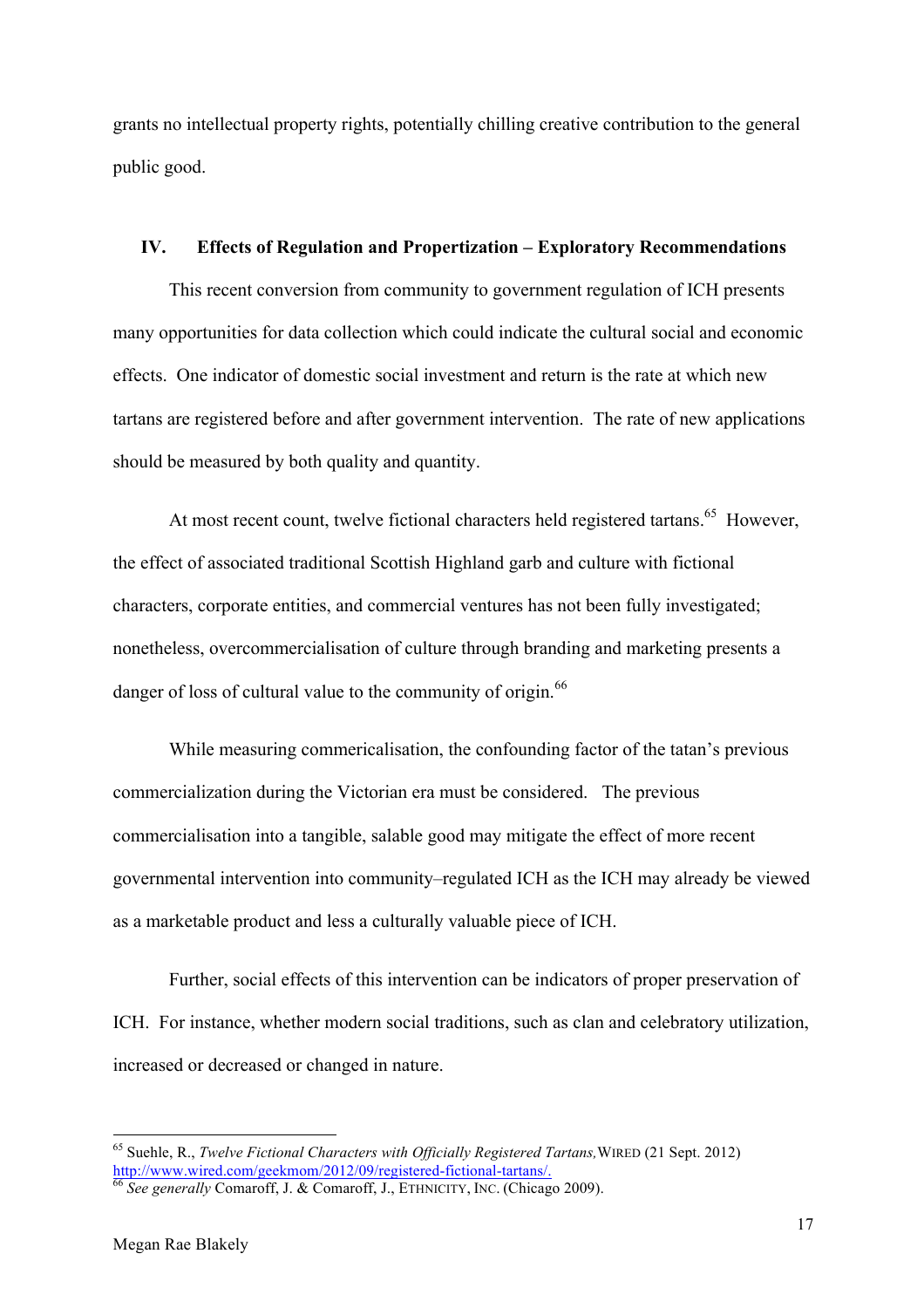### **V. Alternative Courses for Cultural Preservation**

If the government does choose to step in and intervene in community-regulated ICH, typically it will operate for cultural preservation only, *ie*, not a fee charging registrar but in a museum-like function. Charging an official fee to register ICH without conveying additional rights appears to be an unusual governmental action, atypical of preservation movements that have primarily indirect social and economic benefits.

As of this year, 158 member countries have signed onto the UNESCO Convention for the Safeguarding of Intangible Cultural Heritage ("the ICH Convention").<sup>67</sup> In contrast to the World Heritage List, which focuses on tangible cultural locations,<sup>68</sup> the ICH Convention focuses on "Oral traditions and expressions, Performing arts, Knowledge and practises concerning nature and the universe, Social practises, rituals and festive events, Traditional craftsmanship."69 Notably absent from the signatories are the United States and the United Kingdom. While speculation regarding this absence may point to concerns about the integrity of domestic intellectual property systems and sovereignty, a representative for the United Kingdom simply stated that the United Kingdom had no intangible culture to protect.<sup>70</sup> This claim, while wholly erroneous, is not uncommon in developed countries and is one driver of the acceptability of commercialization of ICH, diminishing its value. At minimum, identification and recognition through joining this international treaty would help to protect the diverse ICH within the United Kingdom.

On the legislation-heavy side, separate law regarding protection of ICH might be implemented. However, this approach is often implemented with minority indigenous

<u> 1989 - Jan Samuel Barbara, margaret e</u>

<sup>&</sup>lt;sup>67</sup> Convention for the Safeguarding of Intangible Cultural Heritage, UNESCO (2003).<br><sup>68</sup> The ICH Convention was partially motivated as a "corrective" to the World Heritage List exclusion of

valuable cultures without maintained cultural locations, which disproportionately affected southern hemisphere countries. Kurin, R., *Safeguarding Intangible Cultural Heritage in the 2003 UNESCO Convention: a Critical Appraisal, 56 MUSEUM INT'L 66, 69 (2004).*<br><sup>69</sup> ICH Convention, *supra* note 67.<br><sup>70</sup> Howell, D., *The Intangible Cultural Heritage of Wales: A Need for Safeguarding?*, 8 INT'L J. OF INTANGIBLE

HERITAGE 104, 106 (2013).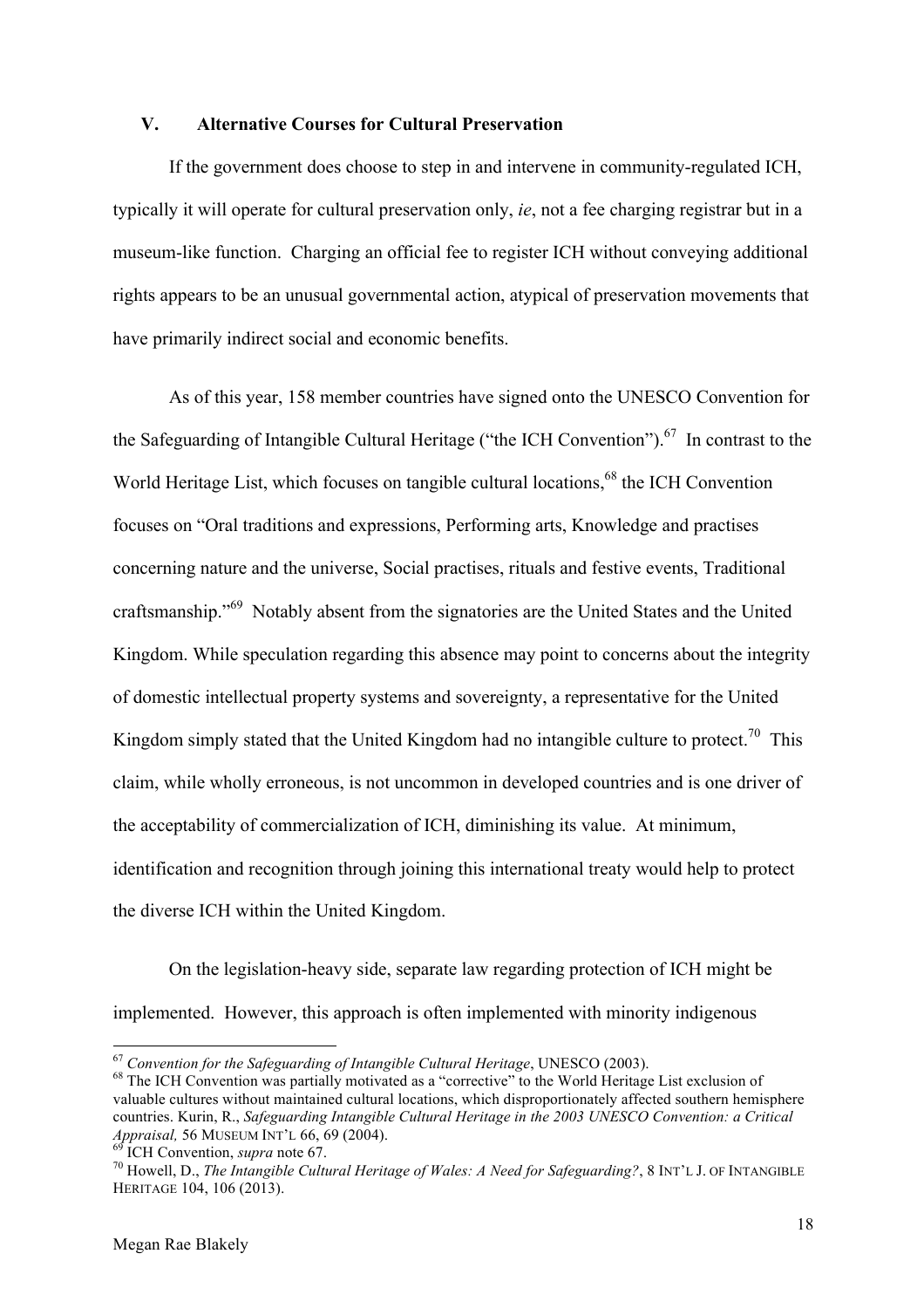populations, who were previously and currently marginalized in representation.<sup>71</sup> While entire bodies of law meant to protect minority cultures may not be relevant or efficient for domestic ICH legislation, the argument that a majority population needs no legal protection for ICH falls short in the face of globalization and rampant commercialization. Thus some type of legal recognition of ICH and not only of intellectual property or of tangible cultural heritage is necessary.

Should ongoing legislative action to register tartans discontinue due to funding or administration change, a more informal partnership through the NRS could be formed to support UK community organisations and to ensure continuity as well as the nature of ICH without stifling evolution of the ICH. For instance, Welsh community organizations continue to run the *Eisteddfod Genedlaethol Cymru,* a traditional festival celebrating Welsh language and traditional culture as well as contemporary mmanifestations, consistent with the spirit and community benefit that ICH offers.<sup>72</sup>

If the government register does continue, in order to fully accomplish the goals of the Tartan Bill, specifically to fuel Scottish design and production, the Bill could be altered to reflect the political rhetoric surrounding its passage.<sup>73</sup> Limiting production and licensing to Scottish businesses or mandating a certain amount of compulsory licencing to Scottish businesses could create more of the economic and social benefit sought by the Bill. Alternatively, a direct tie to Scotland in the description and function may better meet the goals of the bill.

Lastly, the government might provide no registration function involvement at all and leave any incentive or identification to the intellectual property system. While the government sought the cooperation and input of existing community registers, no law

 

<sup>71</sup> *E.g., Aboriginal Cultural Heritage Reform,* NSW ENVIRONMENT & HERITAGE, *available at*  http://www.environment.nsw.gov.au/achreform/ (last visited 14 Mar. 2014). <sup>72</sup> Howell, *supra* note 70 at 107. <sup>73</sup> BBC News, *supra* note 36.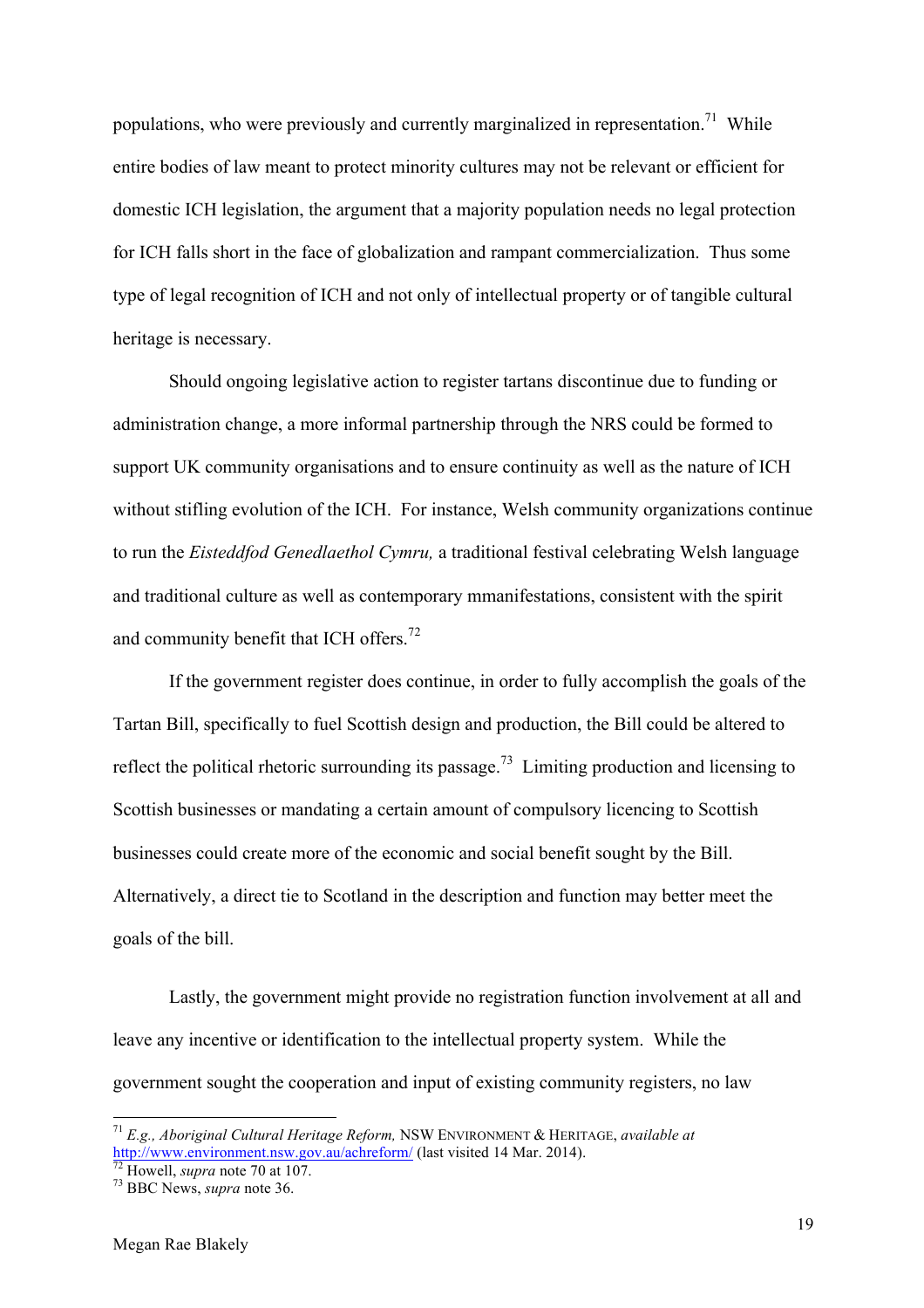prohibits alternative registers should the community find the government structure unsatisfying. However, the motivation and return for operating a duplicate register is greatly diminished in the face of officially sanctioned registration. This discouragement of community organization may impact the external benefits which already arose from community regulation of ICH, such as web resources and community-run museums, as well as unknown future events or organizations with social and economic benefits through collective action.

#### **VI. Conclusion**

ICH offers many social and economic benefits to the originating culture as well as diverse cultures globally,  $^{74}$  and domestic governments as well as international preservation organisations which assess economically developed countries' ICH as lower priority for preservation and less dangerous to brand and market place these equally valuable contributions to ICH at risk. While the risk may appear more pressing in developing countries where scarce resources are allocated to infrastructure and other foundational progress, developed countries becoming increasingly homogenously Westernized are devoting few resources to protecting ICH or are utilizing those resources to commodify ICH.

Cultural heritage which contains tangible and intangible elements, like tartan, offers the opportunity for community groups to leverage the existing knowledge of that heritage for further social and cultural protection. While many Scottish people still carry on their historical tartans, the commercial exploitation of the tartan threatens to lessen the value of this ICH, thus removing the social and economic benefits that many international organsations seek to preserve in developing countries. Further, the global benefit to preserving unique ICH is incalculable and fundamentally enriches cultural diversity.

<u> 1989 - Jan Samuel Barbara, margaret e</u>

<sup>74</sup> Comaroff, *supra* note 66.